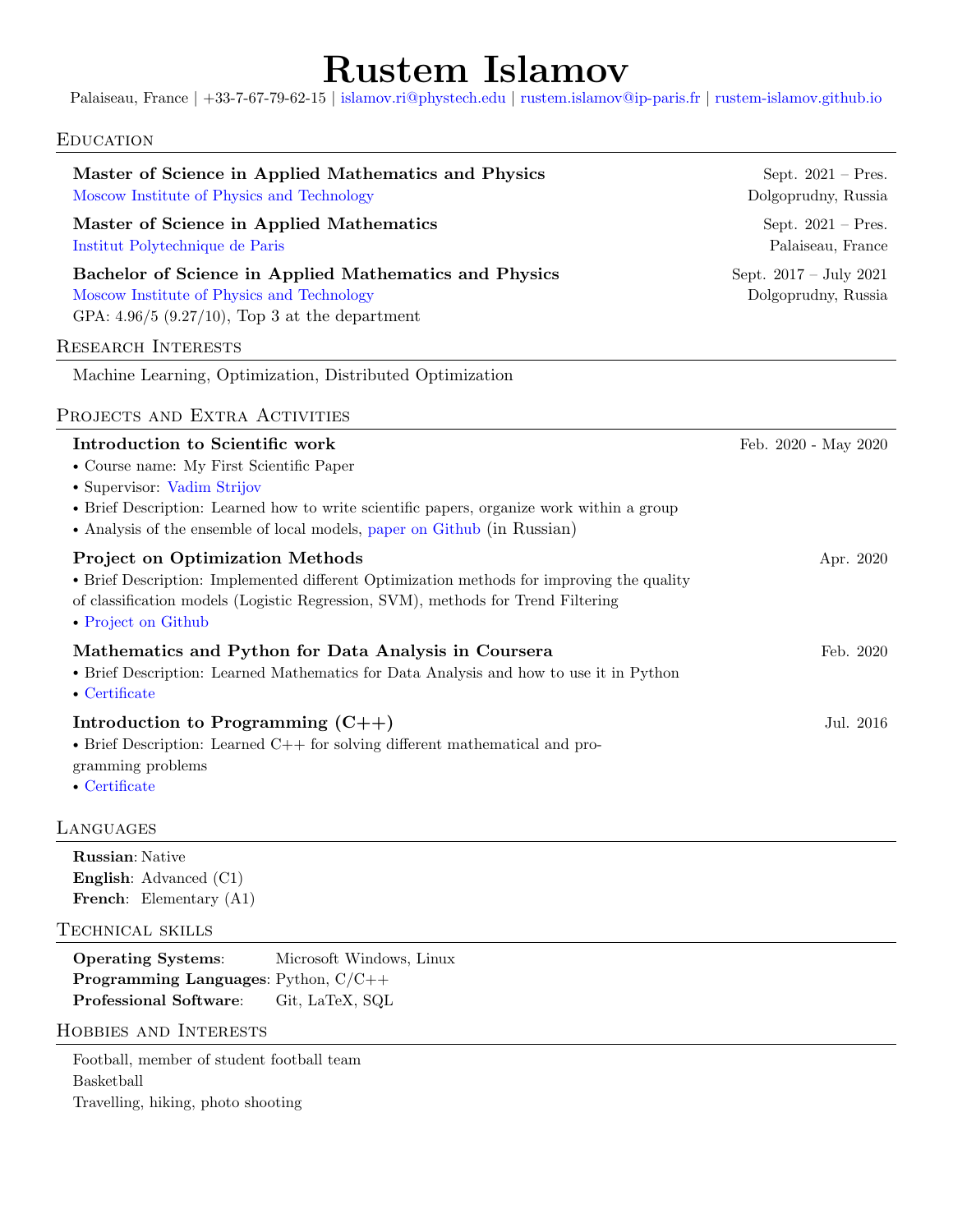#### **PUBLICATIONS**

- 4. [R. Islamov,](https://rustem-islamov.github.io) [X. Qian,](https://qianxunk.github.io/) [S. Hanzely,](https://slavomir-hanzely.github.io) [M. Safaryan,](https://mher-safaryan.github.io/) P. Richtárik. Distributed Newton-Type Methods with Communication Compression and Bernoulli Aggregation, [arXiv:2206.03588,](https://arxiv.org/abs/2206.03588) 2022.
- 3. [X. Qian,](https://qianxunk.github.io/) [R. Islamov,](https://rustem-islamov.github.io) [M. Safaryan,](https://mher-safaryan.github.io/) P. Richtárik. Basis Matters: Better Communication-Efficient Second Order Methods for Federated Learning, [in Proc. of the 25th International Conference on](https://proceedings.mlr.press/v151/qian22a.html) [Artificial Intelligence and Statistics,](https://proceedings.mlr.press/v151/qian22a.html) 2021.
- 2. [M. Safaryan,](https://mher-safaryan.github.io/) [R. Islamov,](https://rustem-islamov.github.io) [X. Qian,](https://qianxunk.github.io/) P. Richtárik. FedNL: Making Newton-Type Methods Applicable to Federated Learning, accepted to [39th International Conference on Machine Learning,](https://icml.cc/Conferences/2022/AcceptedPapersInitial) [arXiv:2106.02969,](https://arxiv.org/abs/2106.02969) 2021.
- 1. [R. Islamov,](https://rustem-islamov.github.io) [X. Qian,](https://qianxunk.github.io/) P. Richtárik. Distributed Second Order Methods with Fast Rates and Compressed Communication, [In Proc. of 38th International Conference on Machine Learning,](http://proceedings.mlr.press/v139/islamov21a.html) 2021.

#### Scholarships, Honors and Awards

| Scholarship in Belotserkovsky O. M. name                                                              | Feb. $2022 - June 2022$          |
|-------------------------------------------------------------------------------------------------------|----------------------------------|
| Given to support students who are actively engaged in research and Olympiad activities                |                                  |
| in the field of Computer Science; 15 000 Russian roubles per month                                    |                                  |
| <b>Increased State Academic Scholarship</b>                                                           | Feb. $2022 - June 2022$          |
| Given for 4 year Bachelor and Master students at MIPT with scientific achievements;                   | Sept. 2021 - Jan. 2022           |
| 16 000 Russian roubles per month                                                                      | Feb. $2021 - June 2021$          |
|                                                                                                       | Sept. 2020 - Jan. 2021           |
| Scholarship for Contribution to the Development of Numerical                                          | Feb. $2022 - June 2022$          |
| <b>Optimization Methods</b>                                                                           | Sept. 2021 - Jan. 2022           |
| 8 000 Russian roubles per month                                                                       |                                  |
| <b>Forecsys Research Scholarship</b>                                                                  | Sept. 2021 - Jan 2022            |
| 20 000 Russian roubles per month                                                                      |                                  |
| <b>PhD Track Excellence Scholarship</b>                                                               | Sept. $2021 - \text{Mar. } 2022$ |
| The Institut Polytechnique de Paris awards merit-based excellence scholarships for                    |                                  |
| students enrolled in PhD tracks; 1000 Euro per month                                                  |                                  |
| Prizewinner of Student Olympiad in Maths                                                              | Apr. 2020                        |
| "I am professional" Student Olympiad organized by Yandex and MIPT                                     |                                  |
|                                                                                                       |                                  |
| Abramov scholarship                                                                                   | Sept. 2017 - June 2020           |
| Given for 1-3 year Bachelor students with the best grades at MIPT;<br>12 000 Russian rubles per month |                                  |
|                                                                                                       |                                  |
| Prizewinner of Final Round of All-Russian Physics Olympiad                                            | Apr. 2016                        |
| Participant of Final Round of All-Russian Physics Olympiad                                            | 2015, 2017                       |
| TALKS AND POSTERS                                                                                     |                                  |
| Poster at International Conference on Artificial Intelligence and Statistics,                         | 29 March, 2022                   |
| Links: poster                                                                                         |                                  |
| Prerecorded Talk at Beyond first-order methods in ML systems workshop,                                | 24 July, 2021                    |
| Links: video                                                                                          |                                  |
| <b>Poster at International Workshop on Federated Learning for User Privacy and Data</b>               | 24 July, 2021                    |
| Confidentiality, Links: poster                                                                        |                                  |
| Poster and Prerecorded Talk at International Conference on Machine Learning,                          | 22 July, 2021                    |
| Links: video, poster                                                                                  |                                  |
| Poster at PRAIRIE/MIAI AI Summer School, Links: poster                                                | 6 July, 2021                     |
| Talk at Maths & AI: MIPT-UGA young researchers workshop, Links: video, slides                         | 1 July, 2021                     |
| Prerecorded Talk at KAUST Conference on Artificial Intelligence, Links: video                         | 28 April, 2021                   |
| <b>Poster at NSF-TRIPODS Workshop on Communication Efficient Distributed</b>                          | 9 April, 2021                    |
| Optimization, Links: poster                                                                           |                                  |